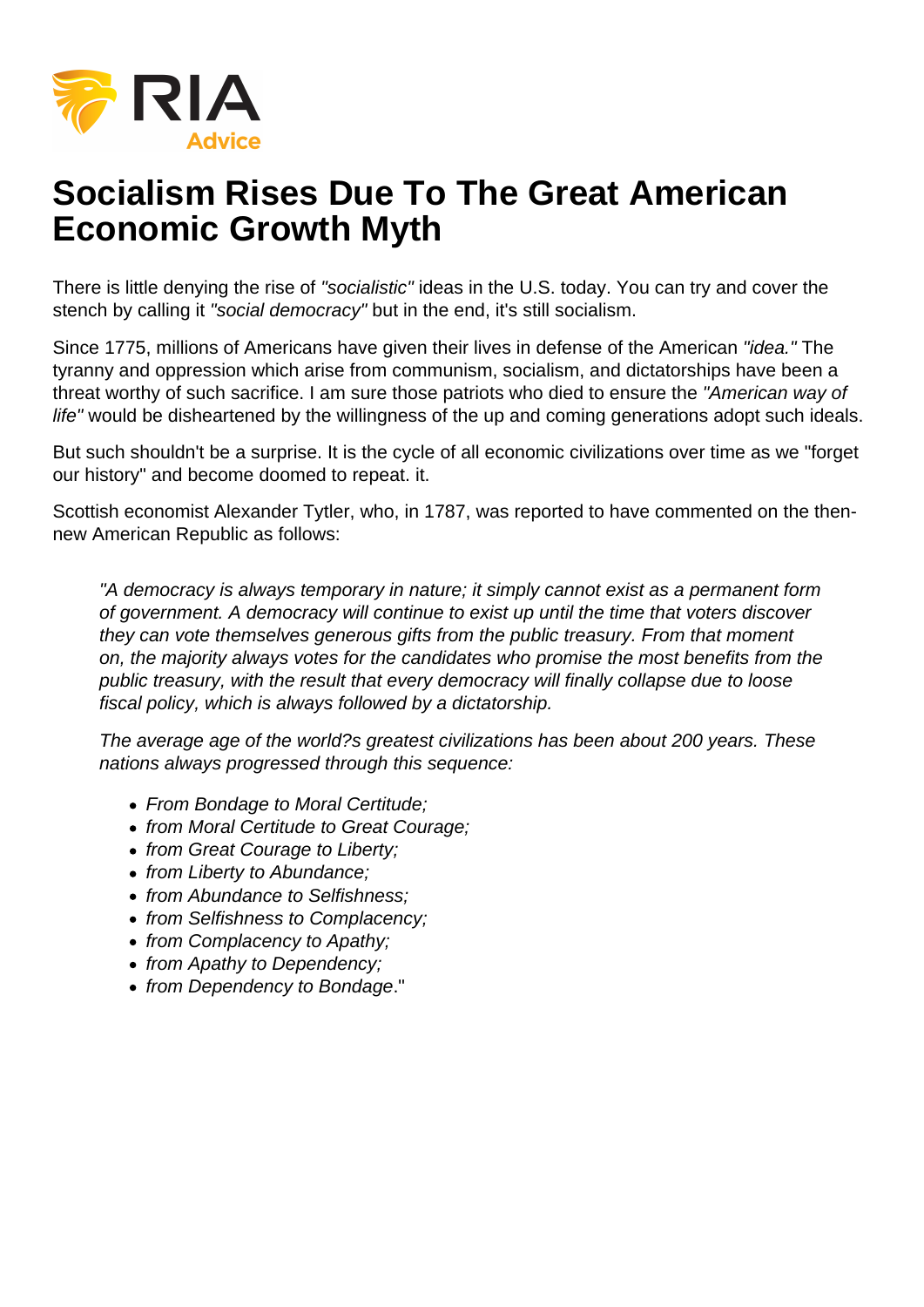Since Tytler?s time, we?ve been able to witness many formerly free countries slide inexorably into their final stages of decline. For example, the countries in the EU are further gone than the countries in North America, and Venezuela is, well, just gone.

Currently, it is fairly evident that the U.S. has moved from complacency to apathy, given the lack of will by any political party to tackle the debts, deficits, and underfunded pension system. Then there are the calls for more government support in everything from absolving student loan debt to government guaranteed employment. As we discussed recently in ["MMT - Sounds Great In](https://realinvestmentadvice.com/mmt-sounds-great-in-theory-but/) [Theory:"](https://realinvestmentadvice.com/mmt-sounds-great-in-theory-but/)

"While MMT sounds great at the conversational level, so does 'communism' and 'socialism.' In practice, the outcomes have been vastly different from the theory. The real crisis lies between the choices of 'austerity' and continued government 'largesse.' One choice leads to long-term economic prosperity for all, the other doesn?t."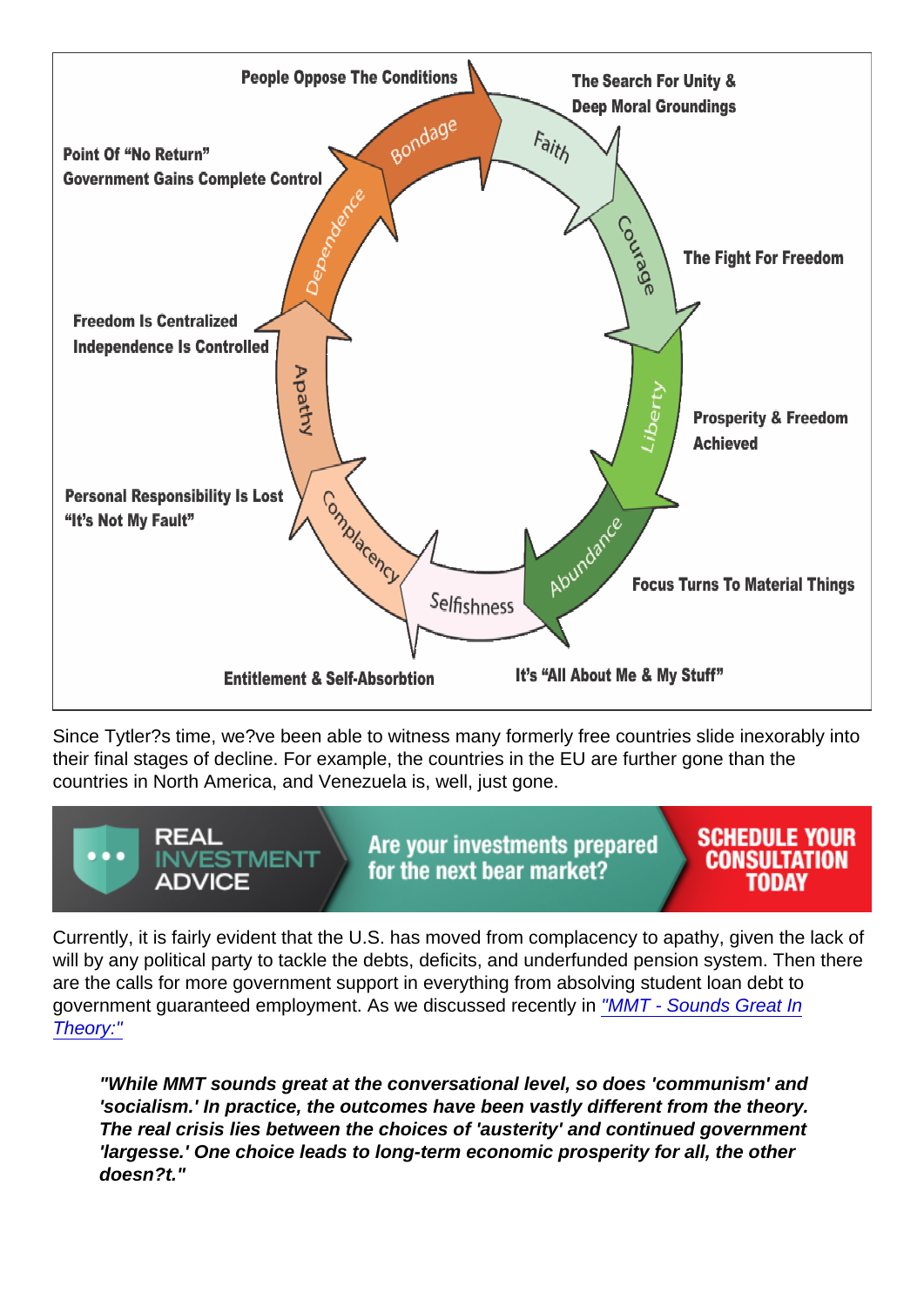But, here we are, almost 243 years after the United States was founded, and only 36 percent of Americans are satisfied with the current state of the country, according to a recent Gallup poll. Of the 61 percent that are unsatisfied, many believe the social, economic, and cultural issues plaguing the country will lead to its downfall.

The reasoning can be clearly seen in study after [study of the finances of American households.](https://www.dailymail.co.uk/news/article-7068395/Nearly-quarter-Americans-going-debt-cover-groceries-rent-basic-necessities.html)

"Some 23 percent of Americans have to use their credit cards to cover basic necessities, including rent, utilities and groceries, according to a new survey. An additional 12 percent of Americans say that medical bills account for the largest share of their debt, according to the [survey](https://www.cnbc.com/2019/05/23/nearly-25-percent-of-americans-are-going-into-debt-trying-to-pay-for-necessities.html) of 2,200 U.S. adults by CNBC Make It and Morning Consult.

In addition, Americans have an average of \$6,506 in credit card debt, according to a separate [report o](https://www.experianplc.com/media/news/2019/state-of-credit-examines-credit-scores-decade-after-financial-crisis/)ut this week by the Experian credit agency. Just 49 percent of Americans say their job income alone is enough to pay the bills . "

We have discussed this problem previously:

"Assuming a 'family of four' needs an income of \$58,000 a year to just 'make it,' such becomes problematic for the bottom 80% of the population whose wage growth falls far short of what is required to support the standard of living, much less to obtain 'happiness.'

The 'gap' between the 'standard of living' and real disposable incomes is more clearly shown below. Beginning in 1990, incomes alone were no longer able to meet the standard of living, so consumers turned to debt to fill the 'gap.' However, following the 'financial crisis,' even the combined levels of income and debt no longer fill the gap. Currently, there is almost a \$3200 annual deficit that cannot be filled."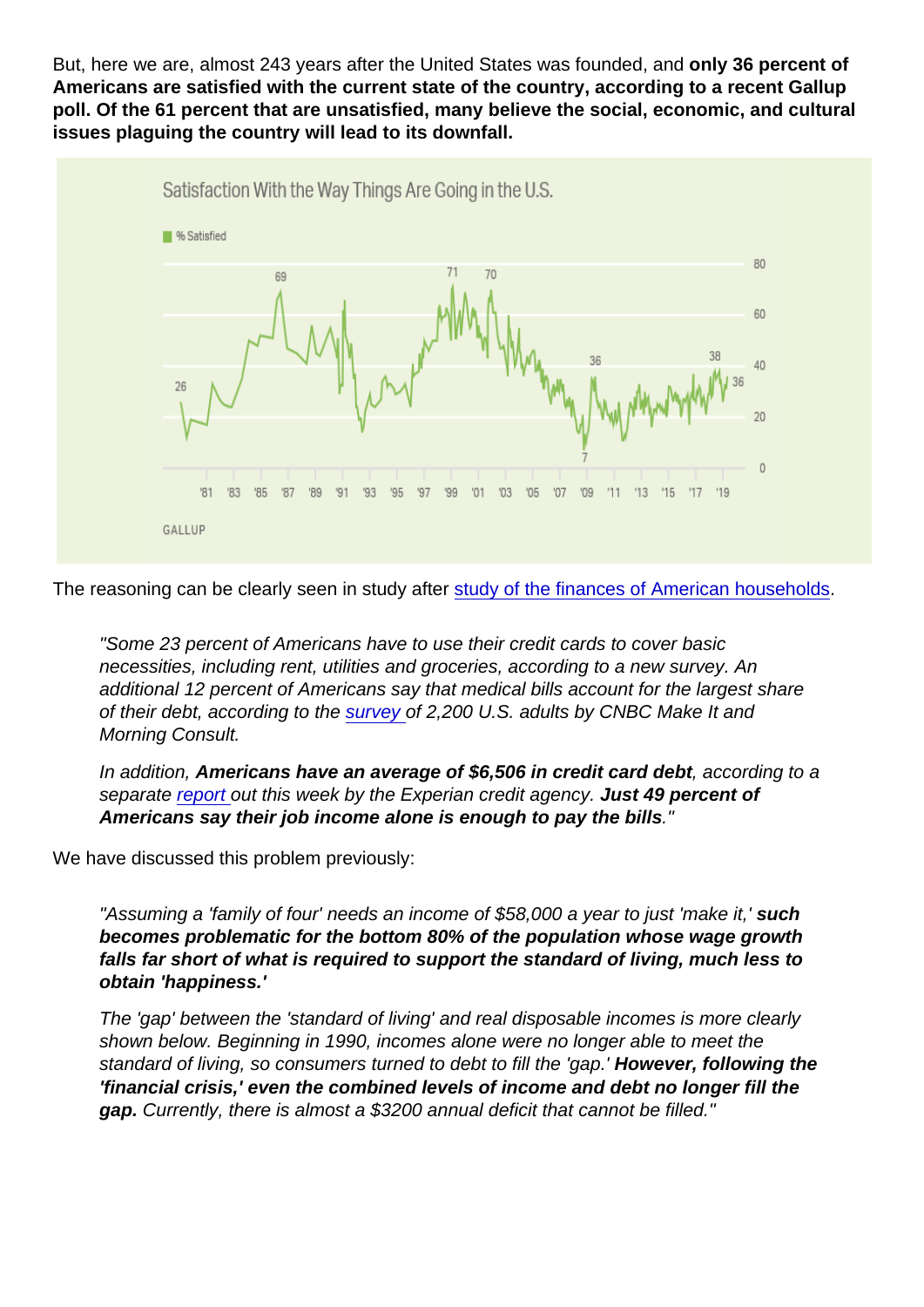This is why we continue to see consumer credit hitting all-time records despite an economic boom, rising wage growth, historically low unemployment rates.

## The Rise Of Socialism (Dependency To Bondage)

How did a country which was once the shining beacon of "capitalism" become a country on the brink of "socialism?"

Changes like these don't happen in a vacuum. It is the result of years of a burgeoning divide between the wealthy and everyone else. It is also a function of a 40-year process of capitalism morphing an entire population into "debt slaves" to sustain economic prosperity.

It is a myth that the economy has grown by roughly 5% since 1980 . In reality, economic growth rates have been on a steady decline over the past 40 years, which has been supported by a massive push into deficit spending by consumers.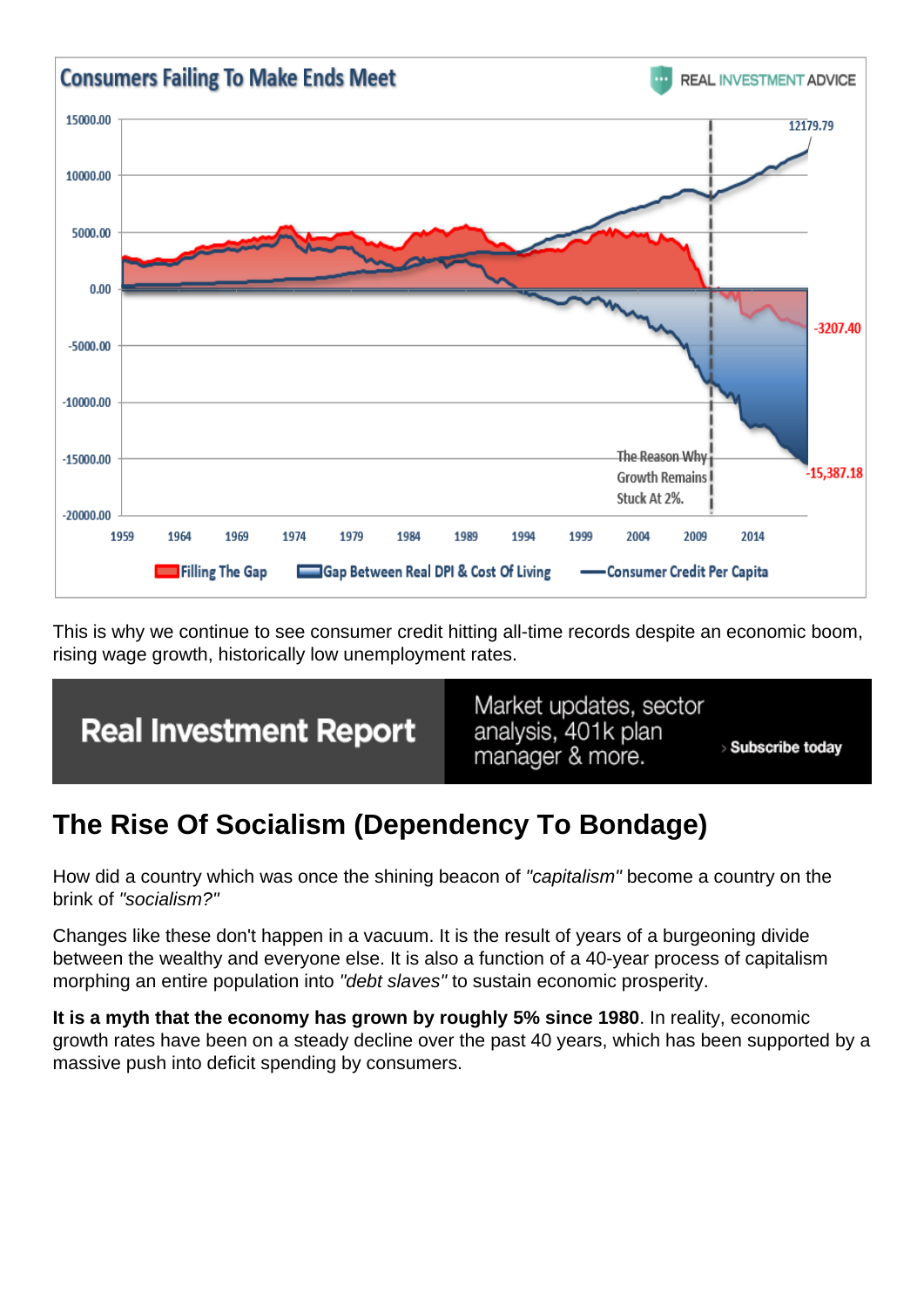Look closely at the chart above. From 1950-1980 the economy grew at an annualized rate of 7.70%. This was accomplished with a total credit market debt to GDP ratio of less 150%. The CRITICAL factor to note is that economic growth was trending higher during this span rising from roughly 5% to a peak of nearly 15%. There were a couple of reasons for this. First, lower levels of debt allowed for personal savings to remain robust which fueled productive investment in the economy. Secondly, the economy was focused primarily in production and manufacturing which has a high multiplier effect on the economy. This feat of growth also occurred in the face of steadily rising interest rates which peaked with economic expansion in 1980.

As we have discussed previously in ["The Breaking Point,"](https://realinvestmentadvice.com/the-breaking-point-death-of-keynes/) beginning in 1980 the shift of the economic makeup from a manufacturing and production based economy to a service and finance economy, where there is a low economic multiplier effect, is partially responsible for this transformation. The decline in economic output was further exacerbated by increased productivity through technological advances, which while advancing our society, plagued the economy with steadily decreasing wages. Unlike the steadily growing economic environment prior to 1980; the post-1980 economy has experienced by a steady decline. Therefore, a statement that the economy has been growing at 5% since 1980 is grossly misleading. The trend of economic growth, wages, and productivity (5-year averages) show the real problem.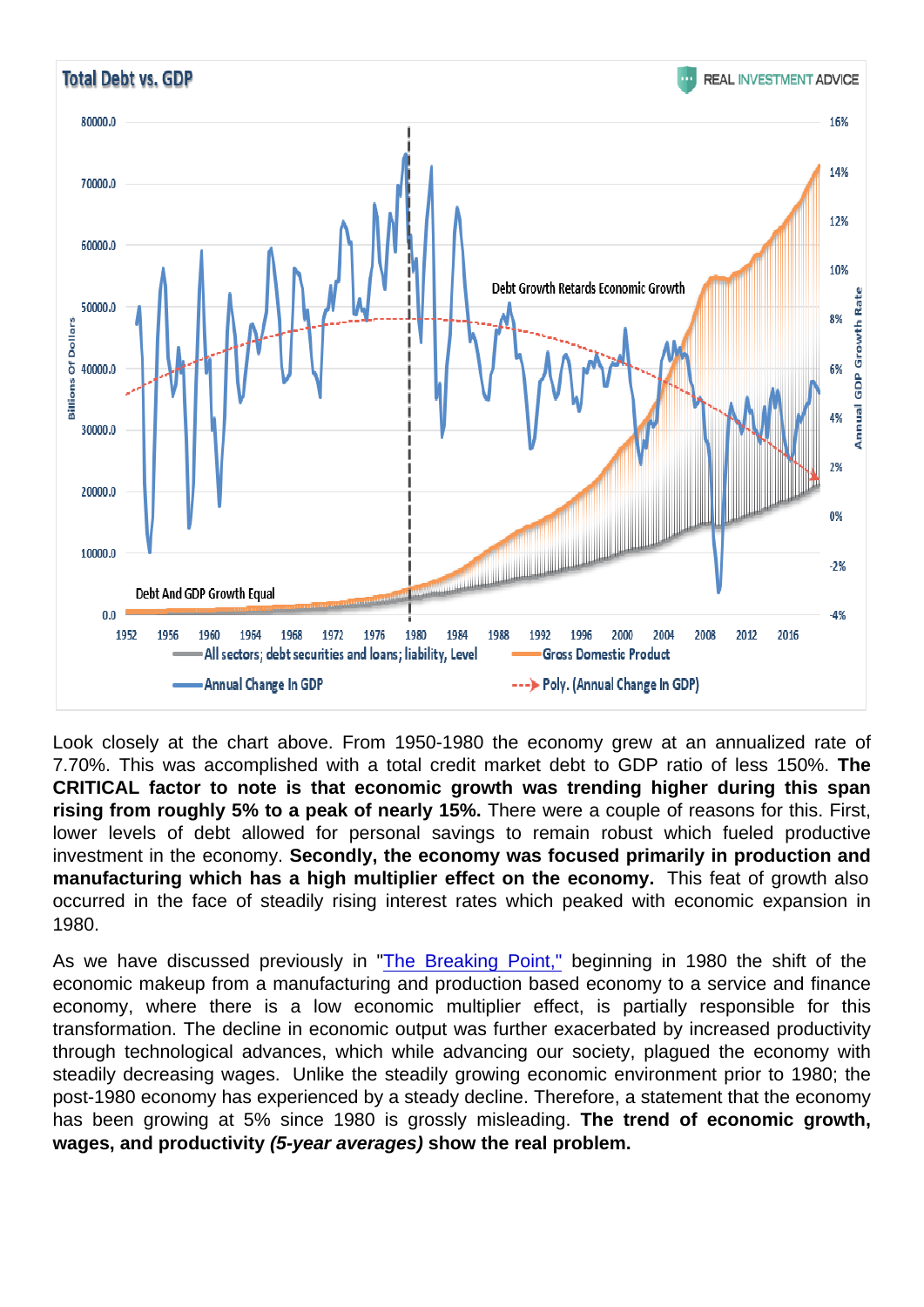This decline in economic growth has kept the average American struggling to maintain their standard of living. It is from that perspective the rise of socialistic ideas should be of no surprise. As wages declined, families were forced to turn to credit to fill the gap in maintaining their current standard of living. This demand for credit became the new breeding ground for the financed based economy. Easier credit terms, lower interest rates, loose lending standards and less regulation fueled the continued consumption boom.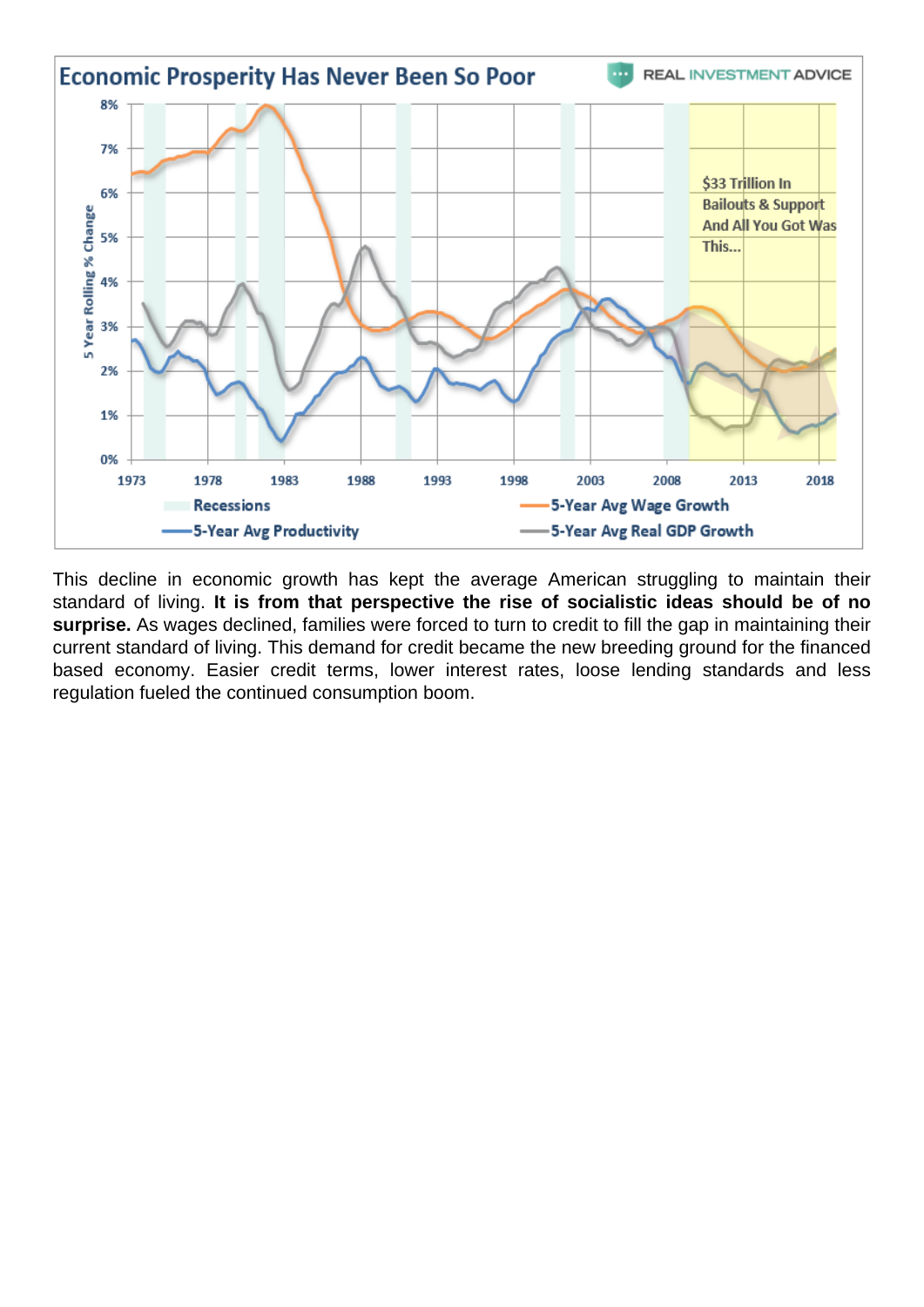While America on the surface was the envy of the world for its apparent success and prosperity; the underlying cancer of debt expansion and lower personal savings was eating away at its core.

Here is another way to look at it.

What would the economic growth rate be WITHOUT the debt. Instead of \$18 Trillion (inflationadjusted) it would be a negative \$50 Trillion.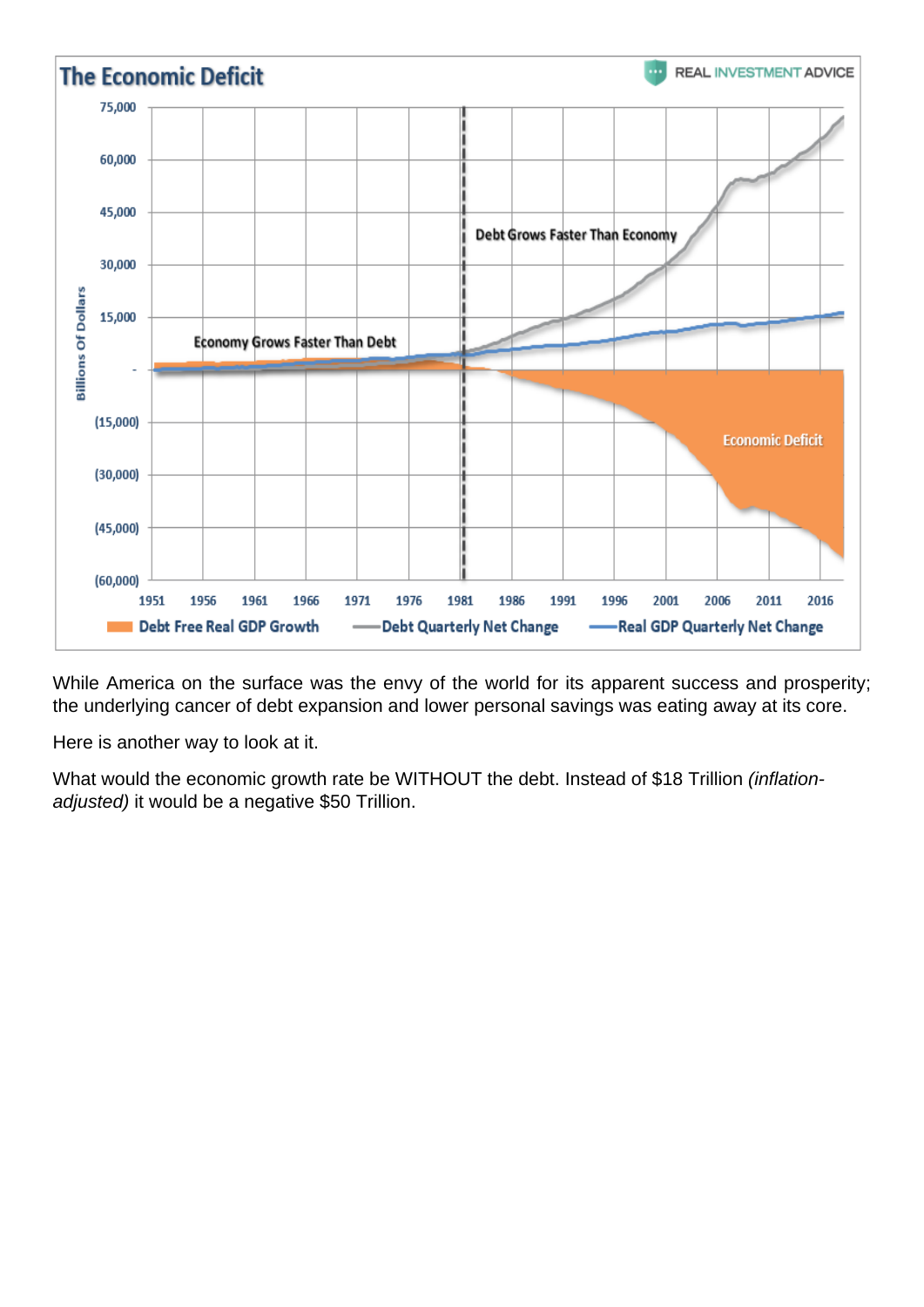This chart shows why "socialism" is now "a thing."

The massive indulgence in debt, what the Austrians refer to as a "credit induced boom", has now reached its inevitable conclusion. The unsustainable credit-sourced boom, which leads to artificially stimulated borrowing, seeks out diminishing investment opportunities. Ultimately these diminished investment opportunities lead to widespread malinvestments. Not surprisingly, we clearly saw it play out "real-time" in everything from subprime mortgages to derivative instruments which was only for the purpose of milking the system of every potential penny regardless of the apparent underlying risk.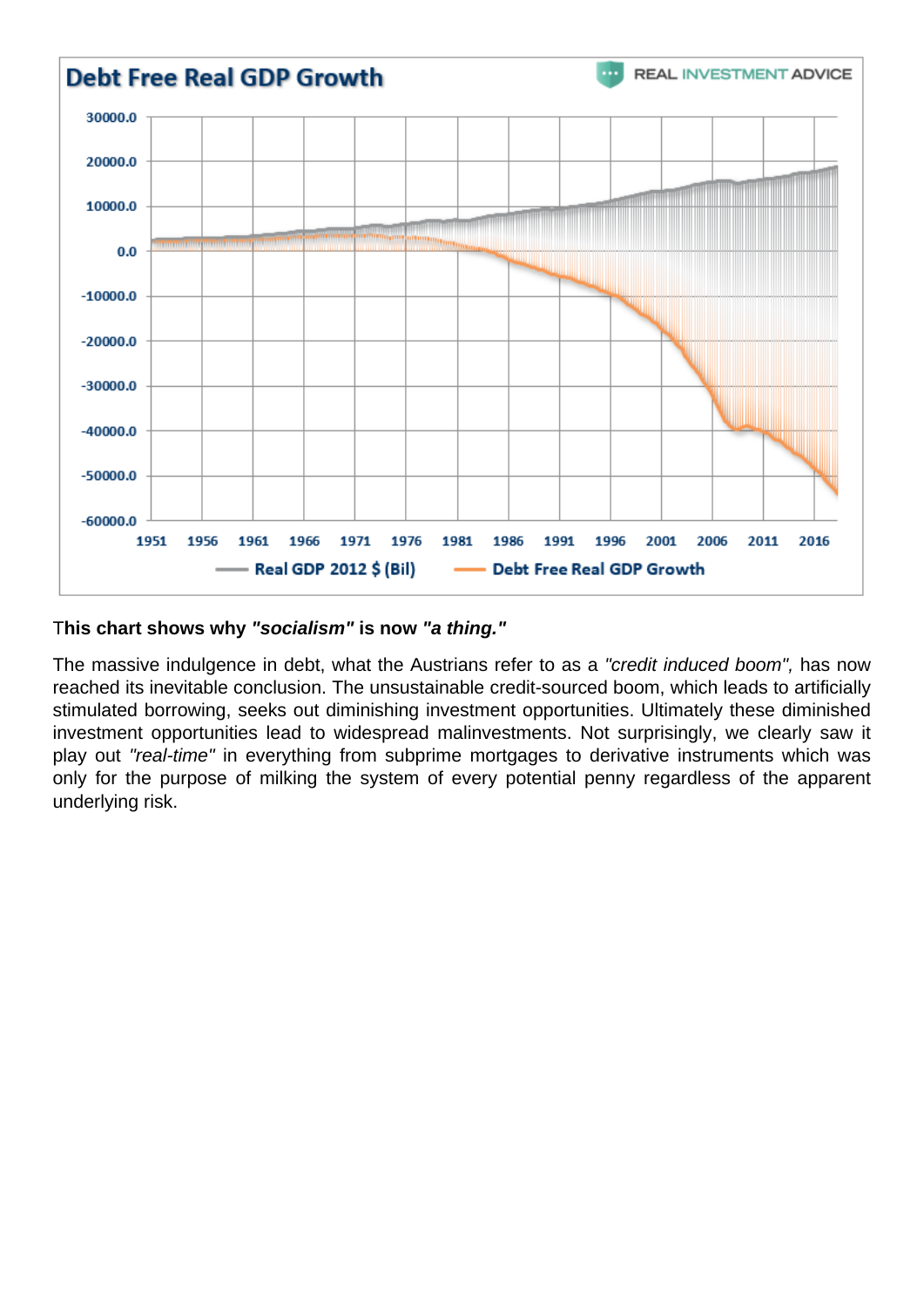When credit creation can no longer be sustained the markets must began to clear the excesses before the cycle can begin again. It is only then, and must be allowed to happen, can resources be reallocated back towards more efficient uses. This is why all the efforts of Keynesian policies to stimulate growth in the economy have ultimately failed. Those fiscal and monetary policies, from TARP and QE to tax cuts, only delay the clearing process. Ultimately, that delay only potentially worsens the inevitable clearing process.

The clearing process is going to be very substantial. The economy is currently requiring roughly \$3 of total credit market debt to create \$1 of economic growth. A reversion to a structurally manageable level of debt would involve a nearly \$30 trillion reduction of total credit market debt. The economic drag from such a reduction will be dramatic while the clearing process occurs.